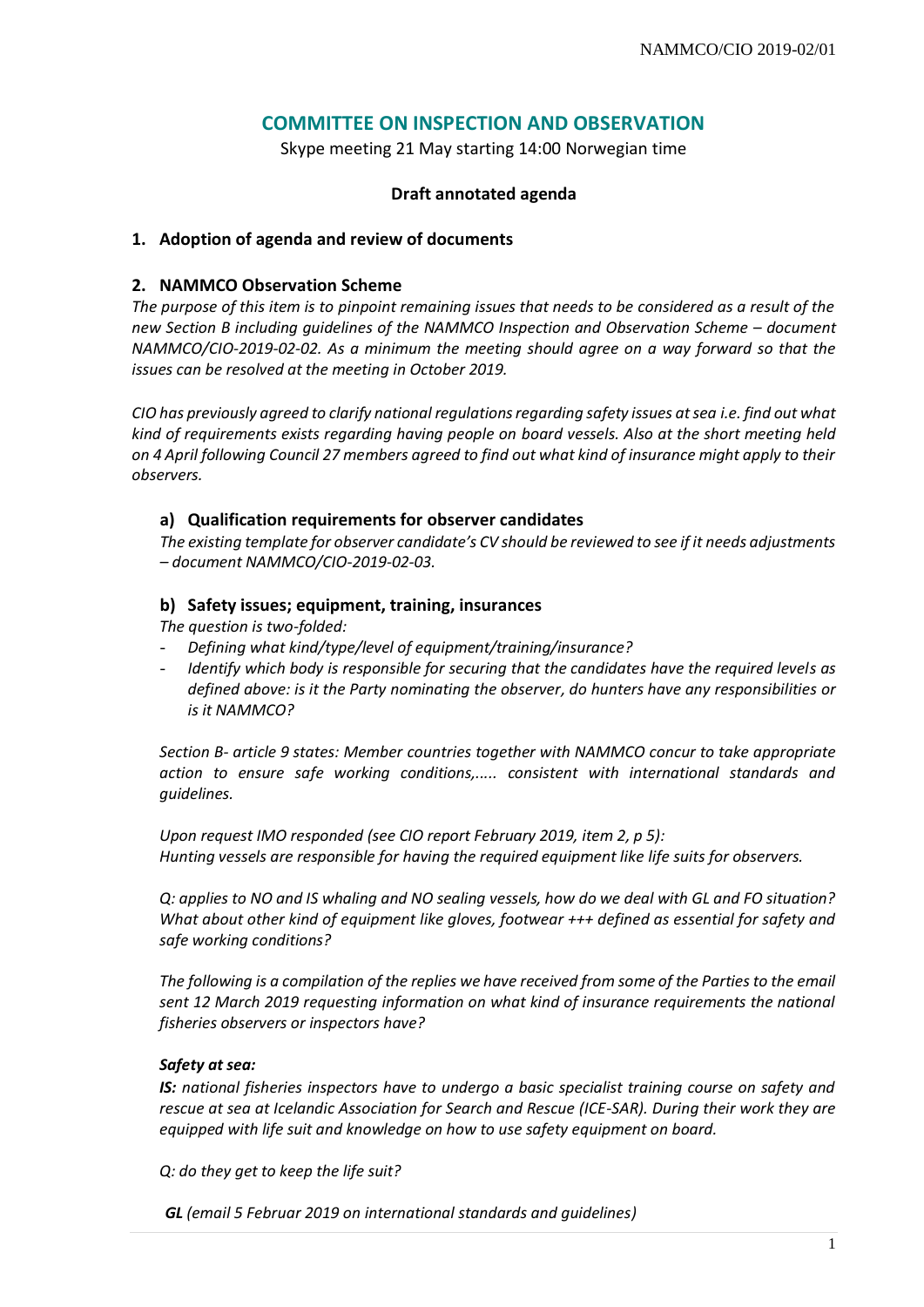*Ja, der er standarder. FN/FAO har udarbejdet vedlagte guidelines som delvist har dannet baggrund for vores egen bekg. om fiskeriobservatører, men også for NAFO som i øvrigt netop har gennemgået en grundig overhaling.*

*Netop observatørernes sikkerhed er der meget fokus på. De skal bl.a. have gennemgået et godkendt søfartssikkerhedskursus mm.de skal div. personlige sikkerheds udstyr med og ikke forlade sig på at skibet har udstyret.*

*Ligeledes er der helt konkrete regler for hvordan fører og besætning skal opføre sig og hjælpe mm.*

#### *Insurance issue:*

*NO: Staten er selvassurandør, og er forpliktet til å tegne gruppelivs forsikring for sine ansatte (død/invaliditet) ( [https://www.spk.no/forsikring/\)](https://www.spk.no/forsikring/)*

*Våre selfangstinspektører er ikke ansatt i Fdir, har bare engasjement og det må tegnes tilsvarende forsikring for disse i et ordinært forsikringsselskap.*

*IS: Complicated and we are working changing the insurance scheme for our inspectors. But they are incurred like all government workers as of now. I will try to get a better explanation on this tomorrow.*

*GL: "All Self-Government employees are by default subject to the same insurance conditions regardless of whether they are employed on land working in an office or out at sea for inspection/observation purposes. GFLK's experienced personnel do not have a special insurance covering the work at sea or land.*

*At administrative level, we have not yet had any injuries, but for our "at sea" personnel who more often experience injuries, the occupational health and safety board covers with lost earnings and possibly. damages if the illness / injury period goes beyond 3 months*

*Should the fatal accident occur, 3- or 4-months' salary has been incorporated into the surviving wife's / cohabitant's collective agreement in our collective agreement.* 

#### *Training*

*If courses are required i.e. safety courses, should NAMMCO arrange this or should the member country be responsible for ensuring that the candidates they nominate meet certain safety requirements? It is both a question of who pays and who facilitates these kinds of courses?*

#### **c) Appointment procedure – guidelines**

*It is proposed to redefine the timeframe related to the appointment procedure in the guidelines. Presently there is an unnecessary long time period between nomination and appointment as seen from the observer's perspective i.e. 5 months from 1 June to 1 November.*

*Likewise, to tighten the approval procedure the deadline of 1 September is suggested deleted and the new appointment by Council will happen 15 August. Red is new text.* 

#### *Appointment of observer*

*The Council appoints observers for one year at a time.* 

*Member countries nominate develop a list of candidates for the following year and send it to the Secretariat by 1 June. Member countries may nominate non-nationals as observers.* 

*The list shall include information on the qualifications of the candidates. The Secretariat circulates a combined list of suggested candidates to member countries for approval by 15 June. In the event that a member country wishes to make a reservation to any candidate, this must be done before*